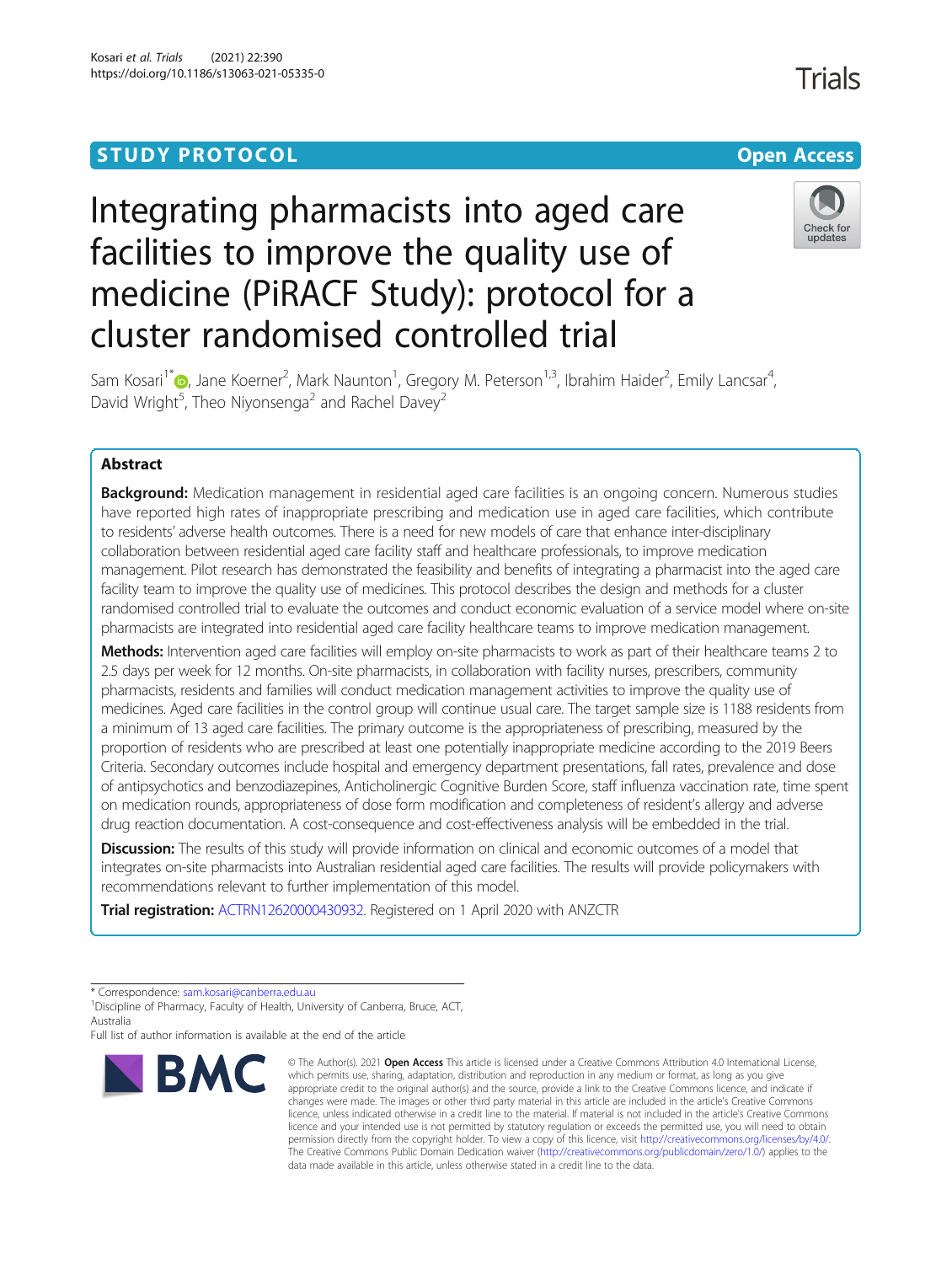Keywords: Residential aged care facility, Aged care, Care home, Quality use of medicines, Elderly, Potentially inappropriate medicine, Pharmacists, Cluster randomised controlled trial

### Background

Older adults residing in residential aged care facilities (RACFs) generally have complex co-morbidities and are prescribed a large number of different medications [\[1](#page-9-0)]. Studies have reported that, on average, RACF residents take between 9 and 11 regular medications [[2](#page-9-0)–[4](#page-9-0)]. Polypharmacy increases the risk of medication-related problems and adverse drug events, including hospitalisations, placing a significant burden on residents and economic cost on the health care system  $[5-7]$  $[5-7]$  $[5-7]$  $[5-7]$  $[5-7]$ . Australian studies have shown that almost all RACF residents have at least one medication-related problem [\[4](#page-9-0), [8](#page-9-0)–[11](#page-9-0)] and between 30% and 73% of residents are prescribed at least one potentially inappropriate medication (PIM) [[4,](#page-9-0) [12](#page-9-0)–[18\]](#page-10-0). According to a recent meta-analysis of 33 international studies, the use of PIM is significantly associated with an increased risk of hospitalisation in the older population, and the risk was higher in those who took more than one PIM [\[19](#page-10-0)]. Additionally, PIMs are associated with other potential adverse outcomes in older indivisuals, including fall, fracture, cognitive decline, delirium, stroke and cardiovascular events [[20,](#page-10-0) [21](#page-10-0)].

Among PIMs, sedatives, antipsychotics and drugs with anticholinergic properties are particularly associated with greater risk of harm. A large Australian cohort study among 11,368 residents found that 61% were taking psychotropic medications, with the majority of these agents having sedative properties that can contribute to falls or confusion [[22](#page-10-0)]. The over-use of psychotropic medications has been recently highlighted in the interim report of the Australian Royal Commission into Aged Care Quality and Safety [[23](#page-10-0)]. Australian studies have reported that over 20% of RACF residents were taking antipsychotics regularly [\[22](#page-10-0), [24](#page-10-0)], and the duration of antipsychotic use was longer than recommended [[25](#page-10-0)– [27\]](#page-10-0). Prolonged use of antipsychotics in older people is linked with increased risk of hospitalisation, hip fracture, peneumonia, stroke and death [[28,](#page-10-0) [29\]](#page-10-0). Another large Australian study [[30](#page-10-0)] of 17,000 RACF residents reported that 46% were taking drugs with moderate to strong anticholinergic effects; these drugs can contribute to cognitive and functional decline, delirium, worsening dementia, and increased mortality in older people [\[31\]](#page-10-0).

Additionally, over-prescribing, using medicines longer than recommended, and drug interactions affect medication safety in aged care residents. The Australian 2018 Aged Care National Antimicrobial Prescribing Survey reported that 10% of residents were taking an antibiotic on the day of the survey, and about two thirds of these prescriptions were lacking relevant documentation of sign and symptoms to justify the need for antibiotic use [[32\]](#page-10-0). Another large Australian study reported that more than 50% of residents were prescribed proton pump inhibitors with a median duration of use of 360 days in the year, while the recommended duration of use is 8 weeks [[27\]](#page-10-0). Over-prescribing can also lead to unwanted drug interactions; a retrospective study of aged care resident's medication records showed that 16% of residents were at high risk of drug-induced QT prolongation and potential arrhythmia due to polypharmacy [\[33\]](#page-10-0). Overall, many published studies highlight the need to improve medication management in RACFs. It is an area where pharmacists, doctors and nurses can work together, ensuring improved medication safety and quality use of medicines for residents [[34\]](#page-10-0).

Amongst the factors affecting medication safety and quality use of medicines in RACFs, lack of accessibility to pharmacists and doctors, and poor interdisciplinary collaboration were highlighted in a recent systematic review of international studies [[35\]](#page-10-0). Consistent with these findings, the Australian Medical Association highlighted the "extremely urgent" need to increase the number of health care professionals in RACFs [\[36\]](#page-10-0). General practitioners (GPs), nurses and pharmacists are the key health professionals involved in the prescribing, administration and supply of medicines. Since these health professionals are generally not co-located, there are significant limitations in access, communication [[37](#page-10-0)] and coordination of medication management processes [[1\]](#page-9-0) for aged care residents.

In Australia, there are two government-funded pharmacist-led services in place that aim to improve medication management in RACFs: (i) residential medication management review (RMMR) program [\[38\]](#page-10-0) and (ii) quality use of medicine (QUM) service [[39\]](#page-10-0). The RMMR for RACF residents has been in place since 1997 [[37\]](#page-10-0) and is similar to "clinical medication reviews" in the UK, "comprehensive medication reviews" in the USA and "MedsCheck LTC" in Canada [[40](#page-10-0)–[42](#page-10-0)]. The RMMR program enables GPs to refer RACF residents to accredited pharmacists to receive a medication review every 24 months or when there is a clinical need [\[43](#page-10-0)]. Although the RMMR service has been shown to be an effective strategy to identify and resolve medicationrelated problems and improve quality use of medicines for RACF residents [\[2](#page-9-0)], the service has logistical limitations. These include physical separation of community pharmacies, RMMR pharmacists and RACFs which leads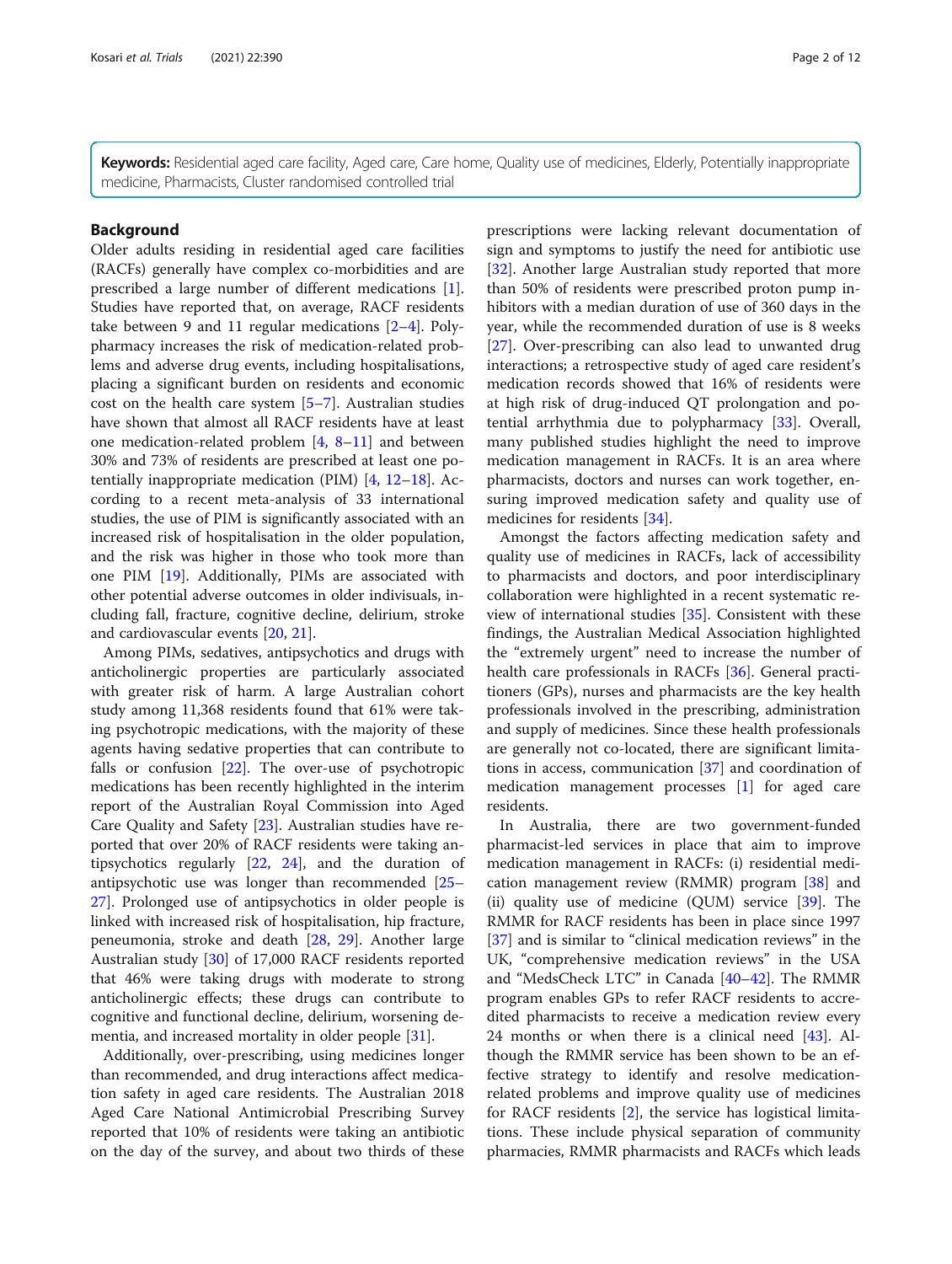to lack of timely access to pharmacist services when residents need them most [[37\]](#page-10-0). Additionally, access to clinical pharmacists to conduct RMMRs for RACF residents is limited to periodic visits to the facility. Consequently, pharmacists performing RMMRs may not have a thorough understanding of the resident and may not be familiar with the facility staff and organisational structure, resulting in limited effectiveness of their activities within RACFs [[44](#page-10-0)]. Other limitations of RMMR include limited involvement of pharmacists in the implementation and follow-up of recommendations and inconsistency in the level of collaboration between the health professionals in the RMMR processes [\[45\]](#page-10-0). QUM services are funded by the Commonwealth Department of Health for pharmacists to visit RACFS and conduct education to improve practices and procedures related to medication use. QUM services are intended to improve the medication management at the RACF level (e.g. through audits and staff education) [[39,](#page-10-0) [46\]](#page-10-0); however, there has been little research to explore the effectiveness of this service [\[37](#page-10-0)].

Integrating an on-site pharmacist as part of the RACF health care team may address the gap in provision of medication management practices, policies and processes. On-site pharmacists, in collaboration with nurses, GPs, specialists, community pharmacists, residents and families will conduct medication management activities to improve the quality use of medicines at the facility  $[47-50]$  $[47-50]$  $[47-50]$  $[47-50]$ . This new model can improve communication among the healthcare team and enhance resident and family's involvement in medication management decisions for individuals [[48\]](#page-10-0), leading to improved person-centred care. At the facility level, the on-site pharmacist can develop and enhance RACF policies and procedures for overall medication management [\[44](#page-10-0)]. These system improvement activities include reviewing and enhancing medication ordering, storage and administration processes, as well as conducting staff education, providing medication information, responding to medication utilisation reports, developing clinical referral pathways and contributing to staff and resident influenza vaccination.

A proposed model of integrated on-site pharmacist services into the RACF health care team was examined in a pilot study which was conducted by the lead author [[47](#page-10-0)–[51\]](#page-11-0). The conceptual foundation of the new model was to improve multi-disciplinary care, communication and collaboration in RACF's healthcare team to enhance medication management [\[47](#page-10-0), [48\]](#page-10-0). The findings of the pilot study indicated that the integration of a pharmacist into a RACF was feasible and acceptable to RACF staff, residents and GPs and resulted in improved medication administration and clinical documentation [\[47\]](#page-10-0), increased provision of education for nursing and carer staff to promote the quality use of medicines and prevent medication administration errors [\[48\]](#page-10-0), and enhanced staff influenza vaccination rates [[49](#page-10-0)]. The positive findings of the pilot study informed the allocation of program funds from the Australian Department of Health to implement and evaluate this model in RACFs in the Australian Capital Territory (ACT).

The aim of this larger study is therefore to conduct a cluster randomised controlled trial (RCT) to evaluate if integrating pharmacists into RACFs, improves medication management in RACFs in the ACT, Australia. Objectives of the study include determining if this new integrated model (i) improves appropriateness of prescribing for RACF residents, as determined by the use of PIMs according to 2019 Beers Criteria [[52\]](#page-11-0), (ii) reduces RACF residents' Emergency Department (ED) presentations and hospital admissions, (iii) improves other quality use of medicine indicators at the resident and facility levels, and (iv) is costeffective.

# **Methods**

## Study design

This is a cluster RCT in RACFs in the ACT, Australia, with RACFs as the unit of randomisation. Participating RACFs will be randomised into either an intervention or control group. RACFs in the intervention group, in addition to 'usual care', will each employ an on-site pharmacist as member of the healthcare team. RACFs in the control group will continue 'usual care' that includes receiving government funded RMMR and QUM services from visiting pharmacists. Intervention and control groups will be recruited and randomised in staggered groups which will run in parallel.

# Participants

#### RACFs

All RACFs in the ACT that are nationally accredited facilities will be invited to participate in the trial. RACFs that have less than 20 beds will be excluded. There are a total number of 1978 RACF beds in facilities in the ACT, and the ACT had a population of  $431,000$  in 2020 [\[53\]](#page-11-0).

#### Residents

Permanent residents of included RACFs will be included in the study unless they specifically request their data not to be included in the trial. Respite (non-permanent) residents will be excluded.

# Pharmacists

Qualified pharmacists will be recruited through open expressions of interest sent to pharmacy professional groups and associations. The selection criteria for pharmacists include having registration with the Australian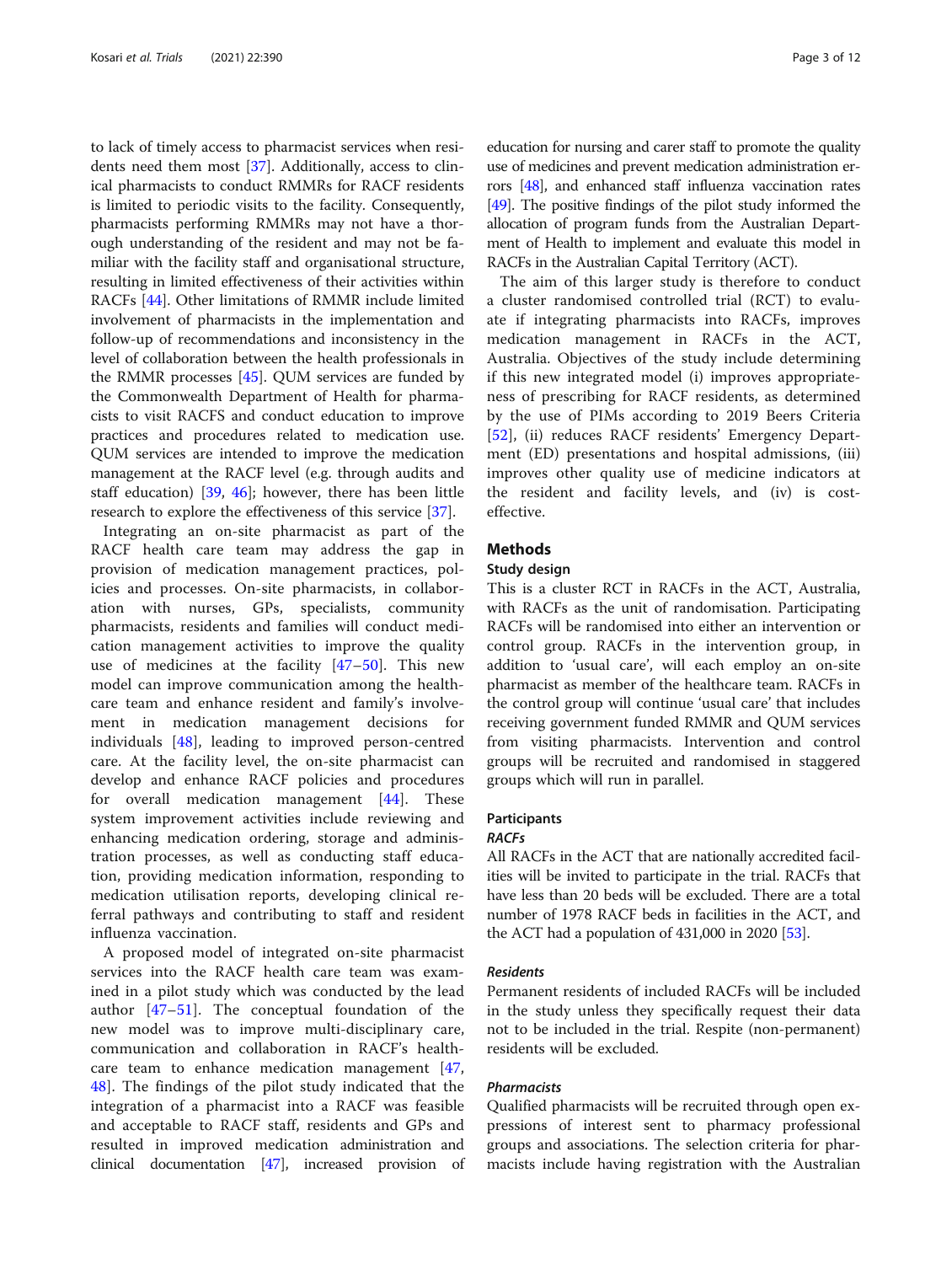Health Practitioner Regulation Agency, accreditation to conduct medication reviews by the Australian Association of Consultant Pharmacy or equivalent hospital or geriatric clinical pharmacy experience, and accreditation to conduct vaccination. A list of eligible pharmacists will be provided to the intervention RACFs, who will employ pharmacists as per their organisational policy. Salaries for pharmacists will be funded by the research grant; however, they will be directly employed by RACFs as RACF staff members.

#### Recruitment process

All RACFs in the ACT, Australia, that meet the inclusion criteria will be invited to participate in this study. After being provided information on the nature of the study and data required, each RACF will agree to participate through a signed contract. Recruitment will be staggered over a period of 6 months or until the sample size achieved. The recruitment and study timelines are shown in Fig. [1](#page-4-0).

### Randomisation and blinding

Randomisation will be at the facility level. RACFs will be randomised into either intervention or control group through computer-generated allocation by an independent researcher external to the research team. Randomisation will be stratified by size of facility. Due to the nature of the intervention, the trial participants will not be blinded.

# Intervention and model of care

RACFs in the intervention arm will have a pharmacist employed by their organisation as part of their health care team for 2 to 2.5 days a week for 12 months. Intervention pharmacists can work in up to 2 RACFs. Pharmacists will report to RACF managers. They will conduct resident and facility level activities that are within their current scope of practice as a health professional registered with Australian Health Professional Registered Agency.

The intervention (model of care) was informed by the findings from the pilot study [[47](#page-10-0)–[51](#page-11-0)] and discussion with RACF managers, GPs, pharmacists and a consumer representative who participated in the pilot. Components of this model of care are informed by integration of pharmacists into non-dispensing primacy care roles [[37,](#page-10-0) [54\]](#page-11-0). Components and how they differ from usual care are presented in Table [1](#page-5-0).

Pharmacist activities in intervention RACFs include the following:

• Performing medication reviews in collaboration with residents, families, prescribers and nurses

- Identifying residents at high risk of medicationrelated harm and hospitalisation, and prioritising interventions to address them
- Medication reconciliation and review at transition of care
- Participating in case conferences with GPs, palliative care team, families and residents
- Reviewing and optimising medication administration rounds
- Updating and improving resident records including clinical and care information
- Answering medication-related queries from residents, families and staff
- Conducting regular clinical audits to identify medication-related problems
- Educating residents, families and RACF staff about medication-related issues
- Improving the RACF's medication management policies and procedures
- Participating in relevant RACF committees and meetings including Medication Advisory Committee, Quality and Safety meetings, Falls Review Committee, and Medication Incidents Review Committee
- Improving influenza vaccination rates of staff and residents

Pharmacists in intervention sites will not be permitted to conduct RMMR or QUM services. RACFs will receive these services from existing providers as a part of usual care.

#### Pharmacist training and support

Pharmacists will participate in mandatory training before commencing in RACFs, including an initial full-day overview of clinical pharmacy practice in the aged care setting, followed by a session focused on the pharmacist's role in RACFs and the trial design and processes. Pharmacists will be provided with clinical and geriatric pharmacy resources including content on deprescribing, psychotropics, pain management, principles of medication review in aged care, Beers Criteria [\[52](#page-11-0)] and wound management.

The study team will meet face to face with pharmacists monthly to discuss potential problems and address questions. Furthermore, pharmacists will be invited to participate in quarterly meetings held by the study team to discuss study activities. An online Microsoft Teams will link on-site pharmacists to each other to facilitate a community of learning to discuss issues they are experiencing.

# **Outcomes**

All outcome measures will be collected from both intervention and control RACFs and compared as below.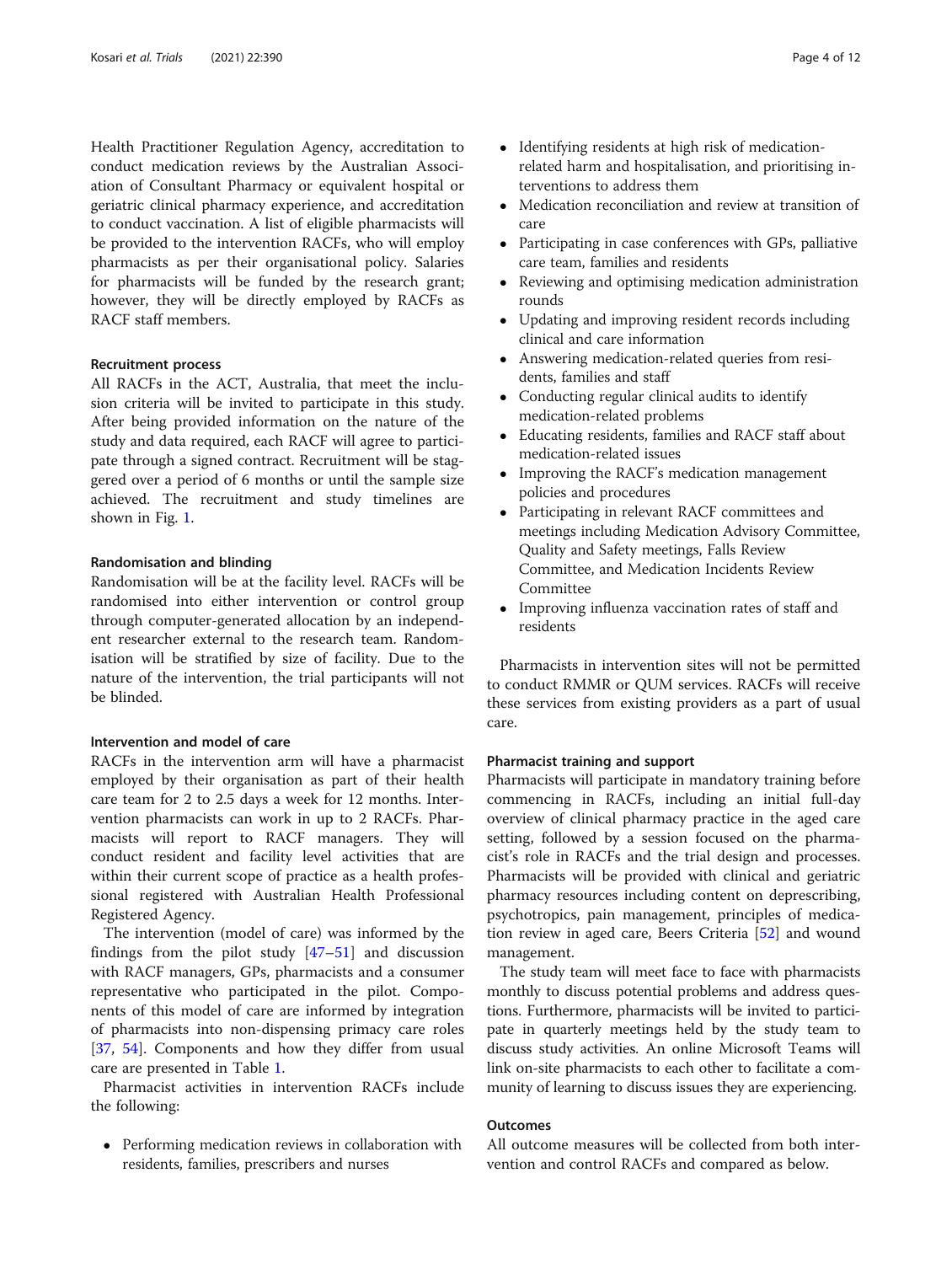<span id="page-4-0"></span>

|                                                                                                                   | <b>STUDY PERIOD</b> |                |                                         |                                                     |                                           |                                  |
|-------------------------------------------------------------------------------------------------------------------|---------------------|----------------|-----------------------------------------|-----------------------------------------------------|-------------------------------------------|----------------------------------|
|                                                                                                                   | Enrolme<br>nt       | Allocati<br>on | Post-allocation                         |                                                     |                                           |                                  |
| <b>TIMEPOINT**</b>                                                                                                | $-t_1$              | $\pmb{0}$      | $t_1$<br>baseline<br>data<br>collection | t <sub>2</sub><br>0 month<br>Intervention<br>starts | $t_3$<br>12 month<br>Intervention<br>ends | $t_4$<br>post data<br>collection |
| <b>ENROLMENT</b>                                                                                                  |                     |                |                                         |                                                     |                                           |                                  |
| <b>Eligibility screen</b>                                                                                         | X                   |                |                                         |                                                     |                                           |                                  |
| <b>Contract and</b><br><b>RACF consent</b>                                                                        | x                   |                |                                         |                                                     |                                           |                                  |
| Allocation                                                                                                        |                     | X              |                                         |                                                     |                                           |                                  |
| <b>INTERVENTIONS</b>                                                                                              |                     |                |                                         |                                                     |                                           |                                  |
| RACFs in the<br>intervention group<br>will receive an on-<br>site pharmacist<br>added to their<br>healthcare team |                     |                |                                         |                                                     |                                           |                                  |
| Assessments:                                                                                                      |                     |                |                                         |                                                     |                                           |                                  |
| Prevalence of<br>potentially<br>inappropriate<br>medications<br>prescribed                                        |                     |                | $\boldsymbol{\mathsf{X}}$               |                                                     | $\pmb{\times}$                            |                                  |
| Rate of Emergency<br>Department<br>presentation and<br>hospital admission<br>per resident                         |                     |                |                                         |                                                     |                                           |                                  |
| Prevalence and<br>dose of prescribed<br>psychotropics                                                             |                     |                | $\boldsymbol{\mathsf{X}}$               |                                                     | $\pmb{\times}$                            |                                  |
| Anticholinergic<br>Cognitive Burden<br>Score of prescribed<br>medicines                                           |                     |                | $\boldsymbol{\mathsf{X}}$               |                                                     | $\boldsymbol{\mathsf{X}}$                 |                                  |
| Rate of staff<br>influenza<br>vaccination                                                                         |                     |                |                                         |                                                     | X                                         |                                  |
| Number of resident<br>falls                                                                                       |                     |                |                                         |                                                     |                                           |                                  |
| Time taken to<br>conduct medication<br>rounds                                                                     |                     |                | $\boldsymbol{\mathsf{X}}$               |                                                     | $\mathsf X$                               |                                  |
| Appropriateness of<br>medicine dose form<br>modification                                                          |                     |                | $\boldsymbol{\mathsf{X}}$               |                                                     | $\boldsymbol{\mathsf{X}}$                 |                                  |
| Appropriateness of<br>residents' clinical<br>documentation                                                        |                     |                | $\boldsymbol{\mathsf{X}}$               |                                                     | X                                         |                                  |
| Number of<br>medication-related<br>incidents                                                                      |                     |                |                                         |                                                     |                                           |                                  |
| Cost-consequence<br>& cost-effectiveness<br>analysis                                                              |                     |                |                                         |                                                     |                                           | $\boldsymbol{\mathsf{X}}$        |
| Fig. 1 Study timeline                                                                                             |                     |                |                                         |                                                     |                                           |                                  |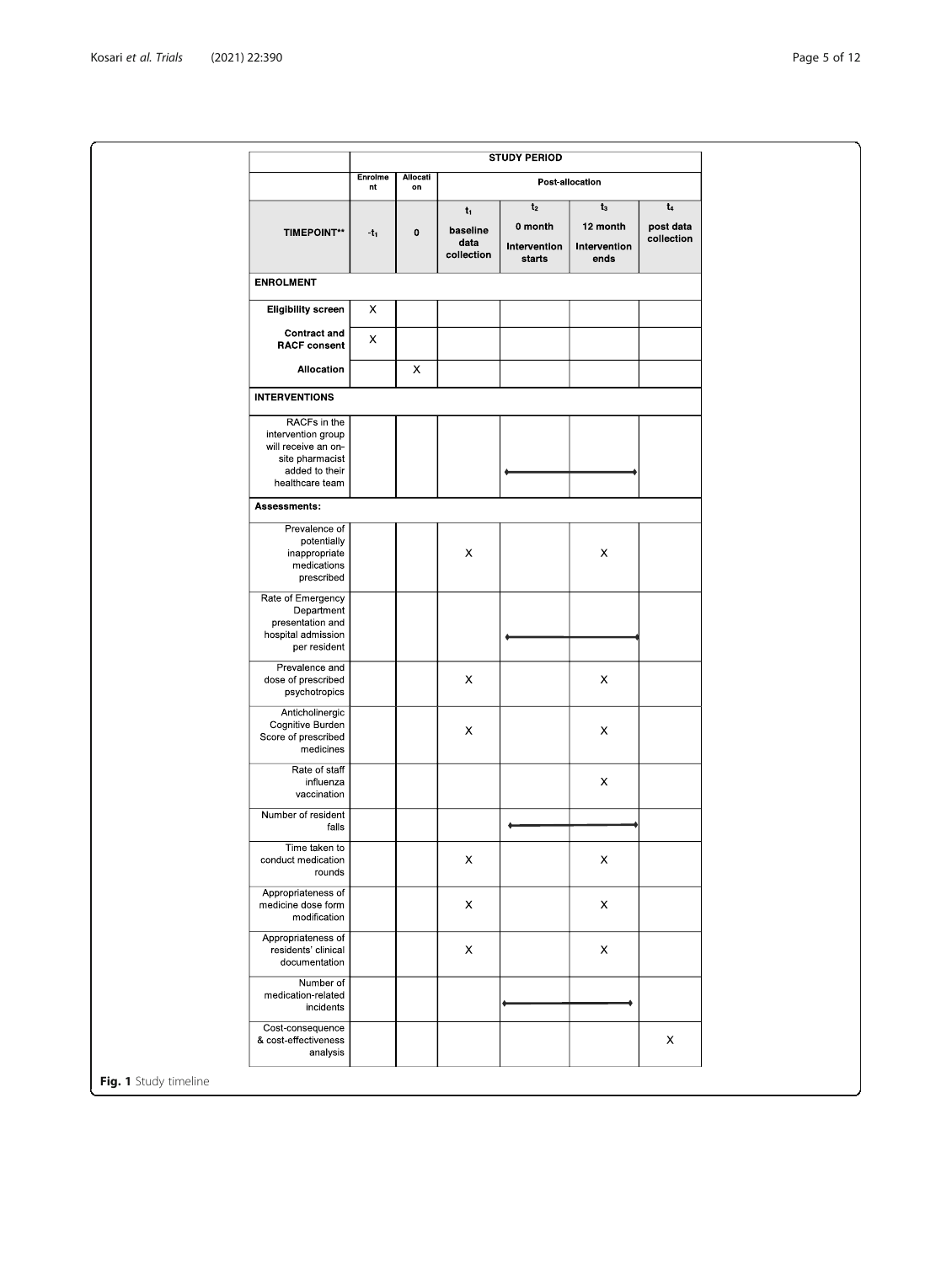| Key component                                                 | <b>Existing model</b>                                                                                                                                                                                | Proposed model                                                                                                                                                                                                                                                                                                                                                                                                  |
|---------------------------------------------------------------|------------------------------------------------------------------------------------------------------------------------------------------------------------------------------------------------------|-----------------------------------------------------------------------------------------------------------------------------------------------------------------------------------------------------------------------------------------------------------------------------------------------------------------------------------------------------------------------------------------------------------------|
| Governance and service<br>structure                           | RMMR & QUM activities are conducted by independent<br>pharmacist (who are contractors) on visitational basis.                                                                                        | Pharmacist is employed by the RACF and is<br>incorporated into RACFs care team.<br>Pharmacist works within RACFs clinical<br>governance structures.                                                                                                                                                                                                                                                             |
| Multi-disciplinary care<br>(including resident and<br>family) | Pharmacist is not incorporated into the RACF care<br>team. They visit RACF at semi-regular intervals, provide<br>medication advice to GPs through RMMRs and provide<br>quality improvement projects. | Pharmacist is incorporated into the RACF care<br>team and has contact with residents, families,<br>GPs and prescribers, nurses and care staff. The<br>pharmacist is available on-site at RACFs and<br>involves residents and families into decision-<br>making processes to improve medication<br>management.                                                                                                   |
| Reciprocal interdependence                                    | Pharmacist provides medication review as an add-on<br>service to assist GPs with quality of prescribing. How-<br>ever, they are not incorporated into the RACF care<br>teams.                        | Multi-disciplinary team members, including<br>pharmacists, nurses, carers, GPs and<br>prescribers, community pharmacists, residents<br>and families engage in shared decision<br>making and work together to achieve goals.                                                                                                                                                                                     |
| Communication                                                 | Pharmacist communicates medication-related issues<br>about individual residents to the GPs, usually through<br>RMMR. GPs communicate medication changes to RACF<br>nurses.                           | Pharmacist communicates and coordinates<br>medication-related issues directly with GPs,<br>nurses, carers, residents, community pharmacy<br>and hospital.                                                                                                                                                                                                                                                       |
| Collaboration                                                 | Pharmacist usually collaborates with GPs to conduct<br>RMMR.                                                                                                                                         | Pharmacist closely collaborates on a regular<br>basis with nurses, aged care staff and<br>management, GPs and other prescribers,<br>visiting pharmacists, community pharmacy,<br>residents, families and hospital.                                                                                                                                                                                              |
| Sharing and access to<br>information                          | Pharmacist has limited access to residents' clinical<br>records, which may include laboratory reports, while<br>GPs and nurses have full access to clinical records.                                 | All team members, including the pharmacist,<br>will have full access to residents' records,<br>current medication lists, information about<br>allergies, lab results, notes, procedures, and<br>hospital discharge summaries.                                                                                                                                                                                   |
| Coordinated care/outcomes                                     | Pharmacist provides once-off advice and opinion to<br>GPs in RMMRs (including 2 follow-ups) but are not in-<br>volved in implementing medication management<br>changes or ongoing monitoring.        | Residents' treatment goals and outcomes are<br>coordinated within the team of nurses, carers,<br>pharmacist, GPs and other service providers.<br>Pharmacist is involved in providing advice to<br>GPs, prescribers and the RACF care team, and<br>in implementing residents care plans and<br>goals of care. Pharmacist also contributes to<br>improving RACF medication management<br>policies and procedures. |

<span id="page-5-0"></span>Table 1 Key components and comparison between existing and proposed model

#### Primary outcome

 Change in proportion of residents who are prescribed at least one PIM (from baseline to 12 months) according to the 2019 Beers Criteria [[52\]](#page-11-0)

# Secondary outcomes

- Rate of unplanned ED presentations and hospital admissions per resident collected from RACF records over 12 months
- Polypharmacy—number of regular medications
- Change in proportion of residents who are prescribed at least one psychotropic medicine (defined as antipsychotics and benzodiazepines), excluding those residents with major psychiatric diseases or epilepsy (from baseline to 12 months)
- Change in dose of psychotropic medicines (measured as chlorpromazine or diazepam equivalent daily dose [\[55\]](#page-11-0) (from baseline to 12 months)
- Change in residents' Anticholinergic Cognitive Burden Score (ACB) [[56\]](#page-11-0) (from baseline to 12 months)
- Rate of staff influenza vaccination measured at the end of influenza season, from RACF records
- Fall rate per resident, as documented from RACF fall records over 12 months
- Change in time spent on medication administration rounds per RACF, through observing randomly selected medication rounds [\[47\]](#page-10-0) (from baseline to 12 months)
- Change in appropriateness of medicine dose form modification per RACF, through observing randomly selected medication rounds [\[47\]](#page-10-0) (from baseline to 12 months)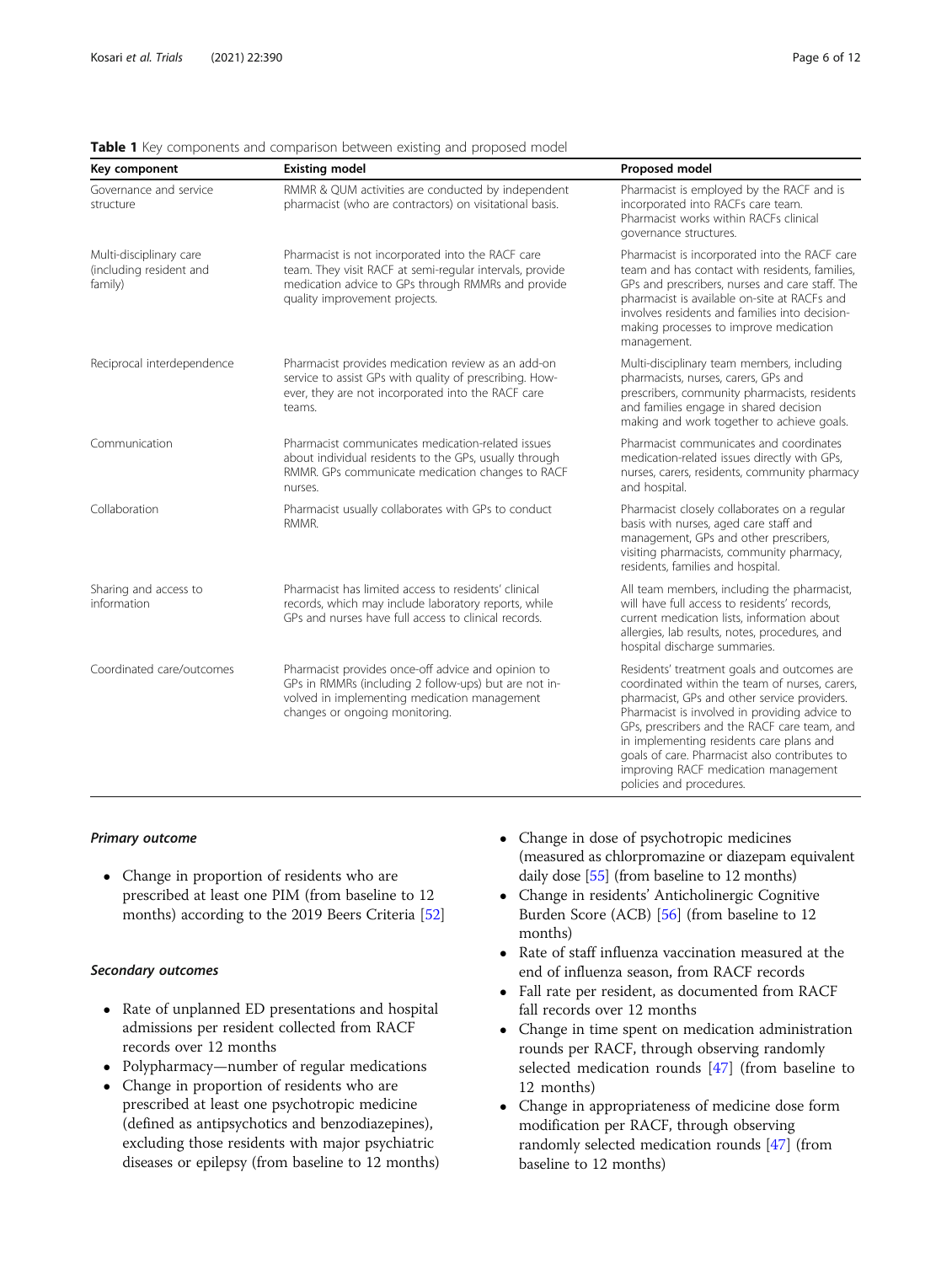- Change in proportion of residents who have drug allergies or adverse drug reactions documented in their RACF records (from baseline to 12 months)
- Number of medication-related incidents over 12 months
- Cost-consequence and cost-effectiveness of the intervention over 12 months

# Data collection

Data will be collected at RACF, resident and pharmacist levels throughout the 12-month trial period. RACFs' characteristics (number of beds, number of permanent residents, resident profile and number of staff) will be collected through surveys with RACF managers. Deidentified residents' data for outcome measures will be collected by the research team visiting the facilities at baseline, each month and at 12 months. Randomly selected medication rounds will be observed to determine the time spent on medication rounds and assess the appropriateness of dose form modifications using the method described earlier [\[47\]](#page-10-0). In case of potential

Table 2 Data collection details

logistical limitations in light of COVID-19 and any future restriction of access to RACFs, RACF staff will collect the required data. On-site pharmacists in the intervention group will self-report their daily activities through an online diary using QUALTRICS. Details of data collection items and timing are listed in Table 2.

#### Sample size

It was estimated that a conventional RCT with randomisation of individuals would be able to detect a reduction from 60 to 40% of residents having at least one PIM [[14\]](#page-10-0), with a minimum of 106 residents in each arm (total of 212 residents in both arms) with a significance level of 5%, a power of 80% on equal allocation and a response rate of 85%. By adjusting for the loss of power due to clustering, with an intra-cluster correlation coefficient of 0.05 and a cluster size of 93 residents per RACF, the estimated sample size is  $(1 + [(93-1) \times 0.05] = 5.6 \times$ 106) or 594 residents in each arm (1188 in both arms), equating to a minimum of 13 sites. The sample size was calculated using G\*Power 3.1.9.4 [[57\]](#page-11-0).

| Data                                                                                                                                                  | Data collection           |
|-------------------------------------------------------------------------------------------------------------------------------------------------------|---------------------------|
| <b>Facility level data</b>                                                                                                                            |                           |
| Number of permanent residents, proportion of residents with dementia, and proportion receiving the<br>highest level of government funding             | Baseline and at 12 months |
| Number of RACF registered nurses rostered during day/night/weekend                                                                                    | Baseline and at 12 months |
| Care staff turn-over reported by RACFs                                                                                                                | <b>Baseline</b>           |
| Total number of beds and bed occupancy rate                                                                                                           | <b>Baseline</b>           |
| Resident turn over                                                                                                                                    | Monthly                   |
| Number of medication-related incidents                                                                                                                | Monthly                   |
| Number of resident falls                                                                                                                              | Monthly                   |
| Time taken to conduct medication rounds                                                                                                               | Baseline and at 12 months |
| % of staff/residents received influenza vaccination                                                                                                   | At one time point         |
| % of residents that have drug allergy and adverse drug reactions documented                                                                           | Baseline and at 12 months |
| Number of GPs visiting residents in facility                                                                                                          | <b>Baseline</b>           |
| RACF managers perceived top 5 reasons for unplanned hospitalisations of residents in previous 12 months,<br>and possible solutions for reducing these | <b>Baseline</b>           |
| Resident level data                                                                                                                                   |                           |
| Age and gender                                                                                                                                        | Baseline                  |
| Date of admission and discharge and reason for discharge from the facility                                                                            | Baseline and monthly      |
| Diagnosis                                                                                                                                             | Baseline and at 12 months |
| Number and list of regular and PRN medications including dosages                                                                                      | Baseline and at 12 months |
| Emergency Department visit/transfer*                                                                                                                  | Baseline and monthly      |
| Hospital admissions* and length of hospital stay as determined by RACF residents' records                                                             | Baseline and monthly      |
| Reason for Emergency Department visit/admission to hospital - as determined by RACF residents' records                                                | Baseline and monthly      |
| Intervention pharmacist activity data                                                                                                                 |                           |
| Daily activities and time taken to conduct each activity                                                                                              | Daily                     |

\*Outpatient appointments & scheduled procedures will not be included in hospital admission/emergency department visit data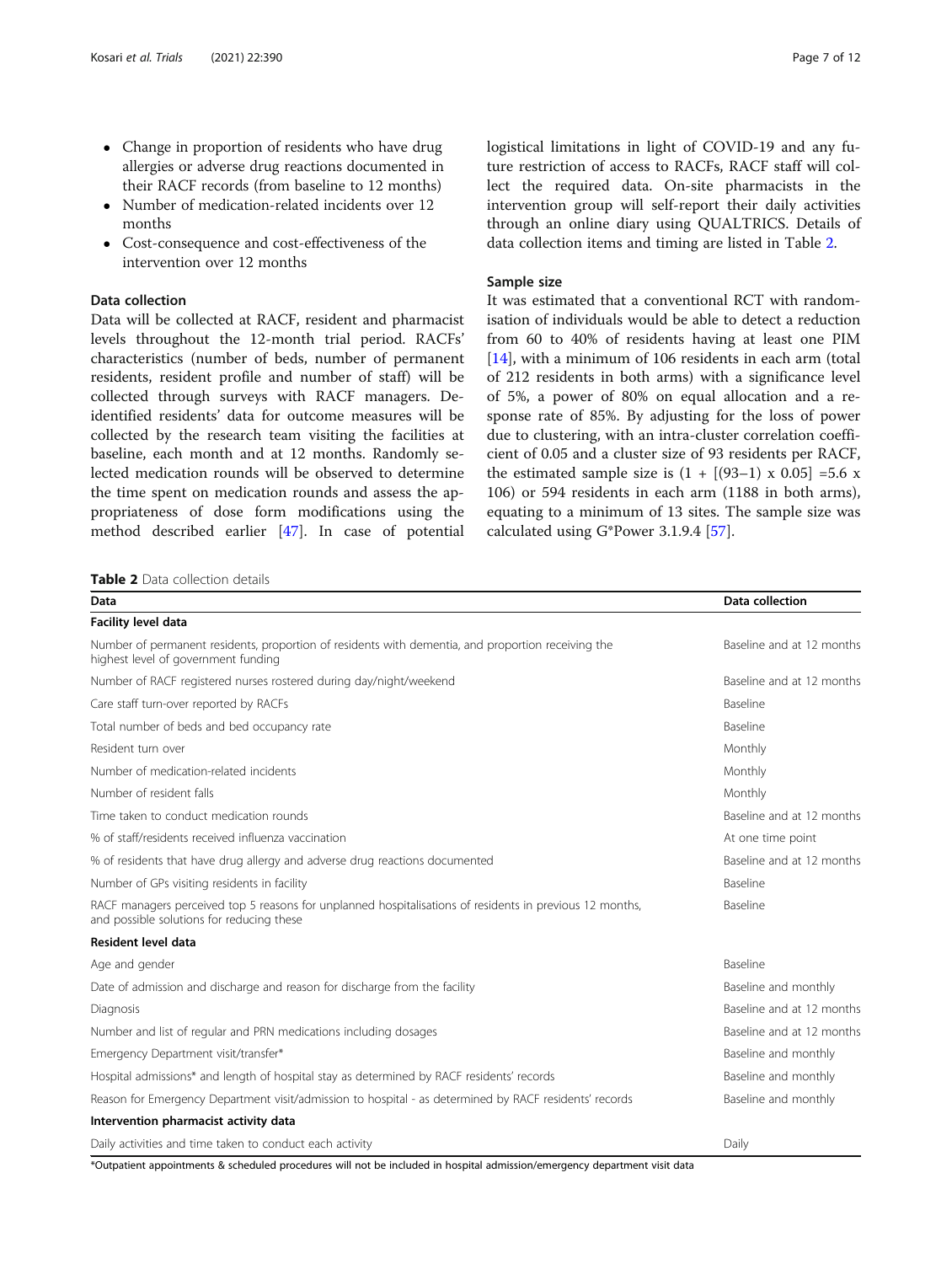### Data management

Data will be collected from RACFs, by research staff. RACF staff will facilitate the collection of data from RACF digital and paper records. Collection of data will be onto a university laptop which is password-protected. Resident's identifying details (e.g. names and date of birth) will be deleted prior to analysis. Residents will be given a unique study identifier to link data that will be stored in a secure place at the RACF. Data will be entered onto a central database developed with Microsoft Access and stored on the University of Canberra secure and password-protected data storage system. Access to the database will be by the key members of the research team with unique usernames and passwords. The servers are protected by firewalls and are maintained according to best practice. After the completion of the study, the database will remain on the university storage system for 5 years, as per National Health and Medical Research Council (NHMRC) guidelines.

#### Statistical analysis

Descriptive statistics will be used to summarise and compare the data at the RACF level in each group at baseline and at the end of the trial, including primary and secondary outcomes as well as additional potential confounder variables (such as demographic profile, duration of residency, presence of dementia, Charlson comorbidity index [[59](#page-11-0)] and number of medical conditions).

Bivariate analyses for group comparisons will use either t tests or ANOVA for data that are normally distributed, Mann-Whitney U and Kruskall-Wallis tests for data that are not normally distributed, or chi-squarebased analysis for categorical outcome data. For within group comparisons, paired t tests and repeated measures ANOVAs will be used; if variables are not normally distributed, the Wilcoxon signed-ranks and Freedman tests will be used, while the McNemar test will be used for changes in proportions.

To determine the effect of the intervention on the outcome measures and the changes over time (betweenwithin group effects), multilevel modelling methods, which take into consideration the hierarchical structure of the data (including clustering within RACF and repeated measurement occasions) will be applied. These modelling methods will include mixed-effects generalised linear models (Logistic and Poisson regression models) for binary and count outcomes as well as mixed-effects linear models for continuous outcomes

assumed to have a normal distribution, or otherwise transformed to meet the assumption.

Analysis will be weighted by cluster size as required. Interactions and adjusting for demographic characteristics and other potential covariates will be included when deemed necessary. Residents who enter, die or move from RACFs after baseline data collection will have only one data point and will be included in the analysis. When data are missing at random, patterns of missing data will be evaluated, and potential predictors of missing responses will be investigated. Methodological attempts to fill in missing data will be extensively explored and applied as appropriate. These include single imputation approaches (such as regression imputation and nearest neighbours or hot-deck imputation) and multiple imputation approaches. Analysis will be conducted using either SPSS version 26 or STATA version 16. Significance level will be set at the usual 5% alpha-level (twotailed where applicable). All estimated effects will be reported along with their 95% confidence intervals.

Since the sample size and power calculation have been devised based on the primary outcome and hypothesis, the level of adjustment and number of potential covariates to adjust for may be limited by the sample size and the response rate. Posterior power calculations will be performed based on available sample size and the secondary outcomes.

#### Economic evaluation

A within trial cost consequence followed by a costeffectiveness analysis will be conducted. The cost consequence analysis will explore the incremental impact (compared to the control arm) of the intervention on the disparate secondary outcomes, providing more information to decision makers in addition to a having a focus on the primary outcome. For the cost-effectiveness analysis, effectiveness will be measured in terms of the primary outcome—avoided PIM (reduction of the number of residents who take at least one PIM). A public health sector perspective will be used. All resource use will be valued in 2020/21 Australian dollars without discounting. Total costs for the intervention and control groups will be calculated, as well as average costs per participant, incorporating any additional costs relating to the delivery of the intervention (e.g. additional training, time that a GP spends on reviewing pharmacist recommendations). Resource use captured during the trial will include health service utilisation by each participant (ED visits, hospital admissions, ambulance transfer during the 12 months of control/intervention period; and medications used at baseline and at 12 months). Analogous multilevel modelling described above (controlling for differences in characteristics of participants and RACF clusters) will be used to estimate average cost per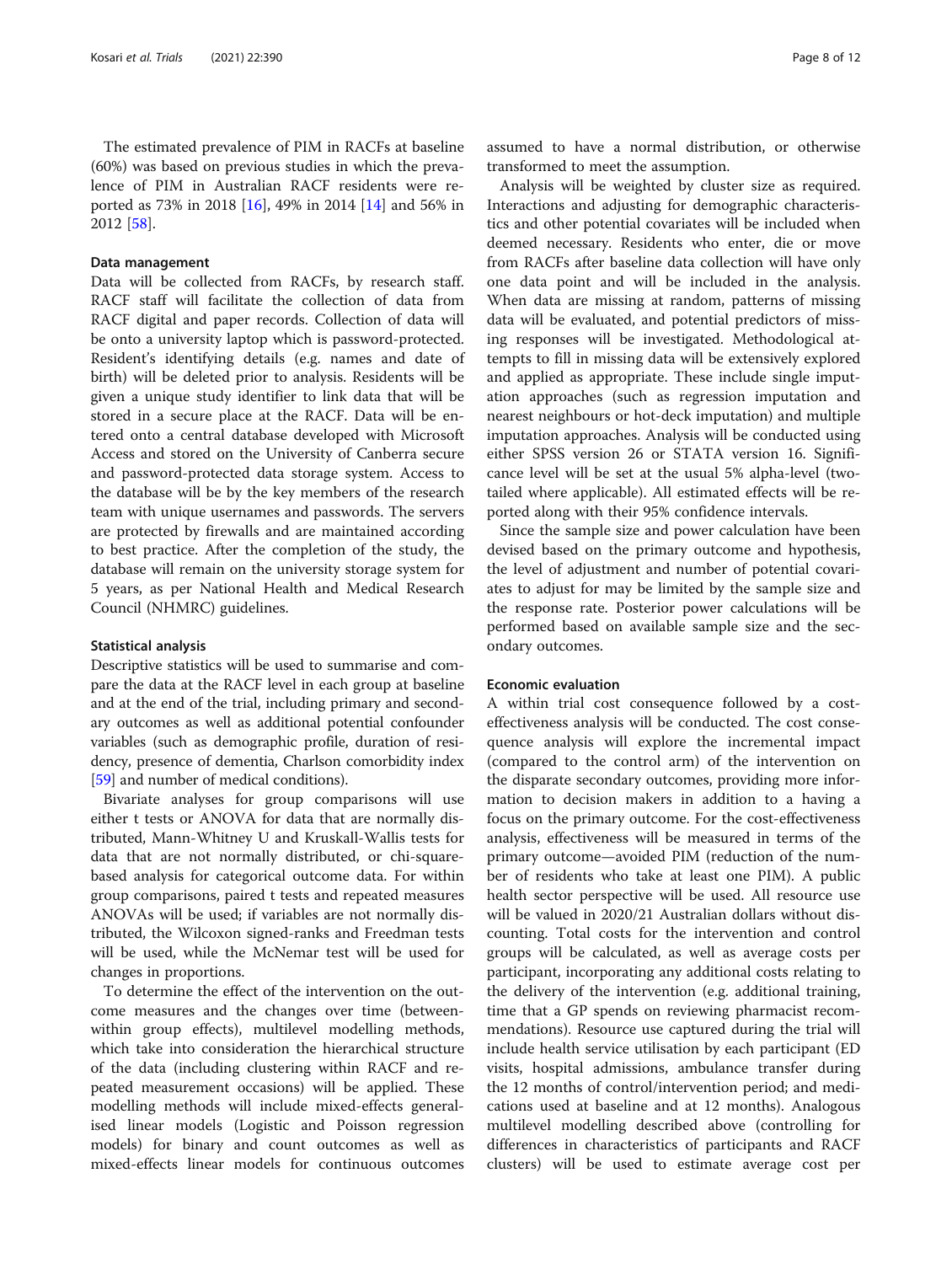participant for both intervention and control groups. An incremental cost-effectiveness ratio (ICER) will be computed by comparing the costs and outcomes of the intervention and control groups. Results will be expressed as incremental cost per incremental reduction in the proportion of residents taking at least one PIM. Mean estimates will be used, and confidence values and sensitivity analysis will indicate the robustness and validity of the results and test any assumptions used. Uncertainty around the ICER will be explored using cost-effectiveness acceptability curves.

#### Fidelity assessment

Fidelity in intervention sites will be assessed using Hasson's Conceptual Framework [\[60\]](#page-11-0), that assesses adherence against content, coverage, frequency and duration domains at the cluster level. First, 100% of pharmacist diaries in each intervention RACF will be assessed and cumulative number and proportion of activities will be calculated. Second, a random sample of 10% of resident's medications reviews conducted by intervention pharmacists will be assessed by an experienced pharmacist to determine the appropriateness of medication reviews. Third, interviews with RACF managers, staff and pharmacists will further explore adherence to the trial activities. Intervention RACFs will be given a fidelity rating of high/medium/low based on the assessment.

#### Trial management

The trial is overseen by the trial management group comprising chief investigators and the senior programme manager. The trial is advised by the governance committee organised by the funder, the ACT Primary Health Network (PHN) and comprises representative from RACFs, Pharmaceutical Society of Australian, Pharmacy Guild of Australia, Calvary hospital, a GP and a consumer representative. Potential protocol modifications by the trial management group will be communicated to the governance committee and human research ethics committees.

#### Safety evaluation and reporting

RACFs are required to have clinical governance processes and complaints procedures in place. Criteria for monitoring the trial are informed by Stallard [\[61](#page-11-0)], whereby adverse events will be monitored and the trial ceased if there is evidence of harm. All adverse events will be entered into an *Adverse Event Log* and reported to external clinical consultants to determine whether or not they are considered causally related to study. For every adverse event, researchers and external consultants will provide an assessment of the severity, causal relationship to the study, outcomes and seriousness of the event, and document all actions and inform the Human

Research Ethics Committee. In light of the COVID-19 pandemic, the research team will follow all RACF's safety protocols and guidelines when they visit RACFs to ensure the safety of the residents and RACF staff.

## **Discussion**

The initial pilot study [\[47](#page-10-0)–[51\]](#page-11-0) confirmed the feasibility of the model, and no adverse events were identified. This is the first cluster RCT to our knowledge that investigates the effectiveness of integrating pharmacists in RACFs on improving medication management. The primary outcome is the appropriateness of prescribing that in a broader sense may represent an ideal for care  $[62]$  $[62]$ . Inappropriate prescribing has become an important public health concern worldwide [\[63](#page-11-0)] and is also prevalent in Australian RACFs [\[14](#page-10-0), [16,](#page-10-0) [58](#page-11-0)]. In this trial, appropriateness of prescribing is measured using explicit Beers Criteria [[52\]](#page-11-0) which can be readily applied to a large sample of study participants with a high level of reliability and reproducibility [[63](#page-11-0)]. Secondary outcomes include measures such as hospital admission and ED visit that are important from the public health, aged care industry and resident perspectives.

Medication management for older residents in RACFs is sub-optimal [[4\]](#page-9-0). International evidence has demonstrated that pharmacist-led interventions in RACFs improve the quality use of medicines; however, the majority of these interventions were conducted by visiting pharmacists on once-off or limited visitation basis [[34,](#page-10-0) [64](#page-11-0)]. There is a need for sustainable interventions to enable system level improvement in medication management practices in RACFs.

The study is using a staggered approach to the recruitment and intervention. Due to the impact of the recent COVID-19 pandemic on RACF's workforce and operations, this staggering will provide the facilities with time to prepare and adapt to recent policy and procedural changes. These changes may impact on the study outcomes; for example, there may be changes in the number of regular healthcare staff in RACFs or residents may receive fewer GP and other visiting healthcare professional visits and this may impact the level of collaboration with pharmacists. Potential restrictions in visiting RACFs due to COVID-19 pandemic may affect the data collection processes. On-site pharmacists participating in this study will have accreditation to conduct medication review; however, they may be at different level of experience and skills, which may impact the quality of pharmacist activities in some RACFs. This will be further explored by assessing the fidelity of interventions that determines whether the intervention was conducted as planned across the intervention RACFs and includes an audit on the appropriateness of pharmacists' medication reviews. Participating RACFs will be all within ACT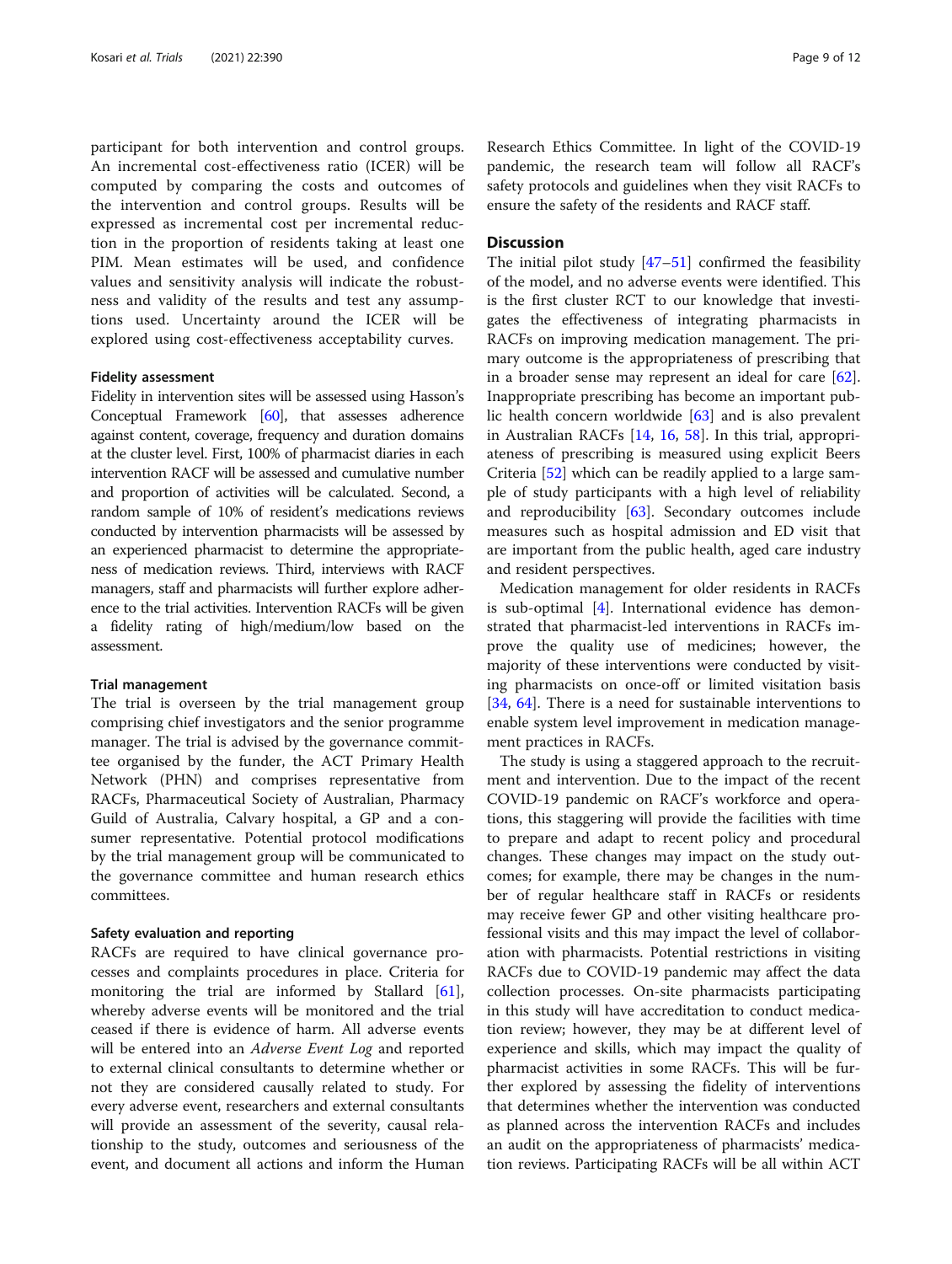<span id="page-9-0"></span>which is a metropolitan area in Australia; thus, the findings may not be generalisable to RACFs located in rural and remote areas.

A number of limitations should be noted. PIMs are a proxy measure for appropriateness of prescribing, which represents an ideal level of care and is reliable in predicting adverse events [\[62](#page-11-0)]. The study does not include measurements of resident focused indicators such as Quality of Life, noting the difficulties in seeing changes in elderly frail population. The reporting of secondary outcomes is based on facility records, which may be under reported.

The study provides important information on clinical and economical outcomes of the model where on-site pharmacists are integrated into RACFs' health care team to improve medication management. The results will provide policymakers with recommendations relevant to the potential further implementation of this model.

#### Trial status

The study is being conducted according to the trial protocol version 3 revised on April 7, 2020. Recruitment began on Oct 28, 2019, and is anticipated to be completed by July 1, 2020.

#### Abbreviations

RACF: Residential aged care facility; PIM: Potentially inappropriate medication; RMMR: Residential medication management review; GP: General practitioner; QUM: Quality use of medicines; RCT: Randomised controlled trial; ED: Emergency department; ICER: Incremental cost-effectiveness ratio; NHMR C: National Health and Medical Research Council

#### Acknowledgements

Authors would like to acknowledge the Capital Health Network, project governance committee, the Australian Department of Health, and aged care facility staff, residents and families.

#### Authors' contributions

All authors contributed to the design of the study and writing of the manuscript. All authors confirm their eligibility as authors and involvement in this study. The authors read and approved the final manuscript.

#### Funding

The study is funded by the ACT PHN through the Australian Government's PHN Program. The funder is given opportunity to provide feedback but does not have ultimate authority over the study design, data collection and management, analysis, and interpretation of data, writing of the report, and the decision to submit the report for publication.

#### Availability of data and materials

The trial dataset will not be made publicly available. Only investigators have access to the trial dataset.

#### **Declarations**

#### Ethics approval and consent to participate

The trial is approved by the University of Canberra (HERC:2007), ACT Health (2019/ETH13453) and Calvary Public Hospital Bruce Human Research Ethics Committees (30-2019). The study will be conducted in compliance with NHMRC guidelines [\[65](#page-11-0)], the World Medical Declaration of Helsinki [[66](#page-11-0)] and all amendments. The trial was registered with the Australian New Zealand Clinical Trials Registry (ANZCTR) (ACTRN: ACTRN12620000430932) on April 1, 2020.

Consent to participate will be gained at the facility level, rather than the resident level, given the impracticalities of gaining informed consent from a

large population (estimated > 1500 people), many of whom are likely to have cognitive impairment; there is a low risk to participants and actions will be taken to protect of participant of privacy. Residents are able to opt out of having their data included in the study, and the process on how to do this is provided to residents and families. This consent process follows Australian NHMRC guidelines [\[65](#page-11-0)] and is consistent with comparable studies conducted in Australia [\[67](#page-11-0), [68\]](#page-11-0).

#### Consent for publication

No individual identifiable person's data is included in this manuscript or will be included in the future publications of the main trial results. Study findings will present aggregated resident data and will not include personal identifying details. A summary of study findings will be made available to participants.

#### Competing interests

SK and MN are pharmacists who provide clinical consulting services to some RACFs in the ACT. Other authors have no competing interests.

#### Author details

<sup>1</sup> Discipline of Pharmacy, Faculty of Health, University of Canberra, Bruce, ACT Australia. <sup>2</sup> Health Research Institute, Faculty of Health, University of Canberra, Bruce, ACT, Australia. <sup>3</sup>School of Pharmacy and Pharmacology, University of Tasmania, Hobart, TAS, Australia. <sup>4</sup> Department of Health Services Research and Policy, Research School of Population Health, Australian National University, Acton, ACT, Australia. <sup>5</sup>School of Pharmacy, University of East Anglia, Norwich, UK.

# Received: 25 August 2020 Accepted: 21 May 2021<br>Published online: 11 June 2021

#### References

- 1. Kosari S, McDerby N, Thomas J, Naunton M. Quality use of medicines in aged care facilities: a need for new models of care. J Clin Pharm Ther. 2018; 43(4):591–3. <https://doi.org/10.1111/jcpt.12714>.
- 2. Chen EYH, Wang KN, Sluggett JK, Ilomaki J, Hilmer SN, Corlis M, et al. Process, impact and outcomes of medication review in Australian residential aged care facilities: a systematic review. Australas J Ageing. 2019;38(Suppl 2):9–25. [https://doi.org/10.1111/ajag.12676.](https://doi.org/10.1111/ajag.12676)
- 3. Roughead EE, Gilbert AL, Woodward MC. Medication use by Australian war veterans in residential aged-care facilities. J Clin Pharm Ther. 2008;38:14–8.
- 4. Pharmaceutical society of Australia. Medicine safety: aged care. PSA. 2020. [https://www.psa.org.au/wp-content/uploads/2020/02/Medicine-Safety-Aged-](https://www.psa.org.au/wp-content/uploads/2020/02/Medicine-Safety-Aged-Care-WEB-RES1.pdf)[Care-WEB-RES1.pdf](https://www.psa.org.au/wp-content/uploads/2020/02/Medicine-Safety-Aged-Care-WEB-RES1.pdf). Accessed 12 Apr 2020.
- 5. Shah BM, Hajjar ER. Polypharmacy, adverse drug reactions, and geriatric syndromes. Clin Geriatr Med. 2012;28(2):173–86. [https://doi.org/10.1016/j.](https://doi.org/10.1016/j.cger.2012.01.002) [cger.2012.01.002](https://doi.org/10.1016/j.cger.2012.01.002).
- 6. Hajjar ER, Cafiero AC, Hanlon JT. Polypharmacy in elderly patients. Am J Geriatr Pharmacother. 2007;5(4):345–51. [https://doi.org/10.1016/j.amjopha](https://doi.org/10.1016/j.amjopharm.2007.12.002) [rm.2007.12.002.](https://doi.org/10.1016/j.amjopharm.2007.12.002)
- 7. Pharmaceutical Society of Australia. Medicine safety: take care. PSA. 2019. [https://www.psa.org.au/wp-content/uploads/2019/01/PSA-Medicine-Safety-](https://www.psa.org.au/wp-content/uploads/2019/01/PSA-Medicine-Safety-Report.pdf)[Report.pdf](https://www.psa.org.au/wp-content/uploads/2019/01/PSA-Medicine-Safety-Report.pdf). Accessed 15 May 2020.
- 8. Stafford AC, Tenni PC, Peterson GM, Jackson SL, Hejlesen A, Villesen C, et al. Drug-related problems identified in medication reviews by Australian pharmacists. Pharm World Sci. 2009;31(2):216–23. [https://doi.org/10.1007/s11](https://doi.org/10.1007/s11096-009-9287-y) [096-009-9287-y](https://doi.org/10.1007/s11096-009-9287-y).
- 9. Nishtala PS, McLachlan AJ, Bell JS, Chen TF. A retrospective study of drugrelated problems in Australian aged care homes: medication reviews involving pharmacists and general practitioners. J Eval Clin Pract. 2011;17(1): 97–103. <https://doi.org/10.1111/j.1365-2753.2010.01374.x>.
- 10. Kaur S, Roberts JA, Roberts MS. Evaluation of medication-related problems in medication reviews: a comparative perspective. Ann Pharmacother. 2012; 46(7-8):972–82. [https://doi.org/10.1345/aph.1Q694.](https://doi.org/10.1345/aph.1Q694)
- 11. Gheewala PA, Peterson GM, Curtain CM, Nishtala PS, Hannan PJ, Castelino RL. Impact of the pharmacist medication review services on drug-related problems and potentially inappropriate prescribing of renally cleared medications in residents of aged care facilities. Drugs Aging. 2014;31(11): 825–35. [https://doi.org/10.1007/s40266-014-0208-y.](https://doi.org/10.1007/s40266-014-0208-y)
- 12. Moyle W, El Saifi N, Draper B, Jones C, Beattie E, Shum D, et al. Pharmacotherapy of persons with dementia in long-term care in australia: a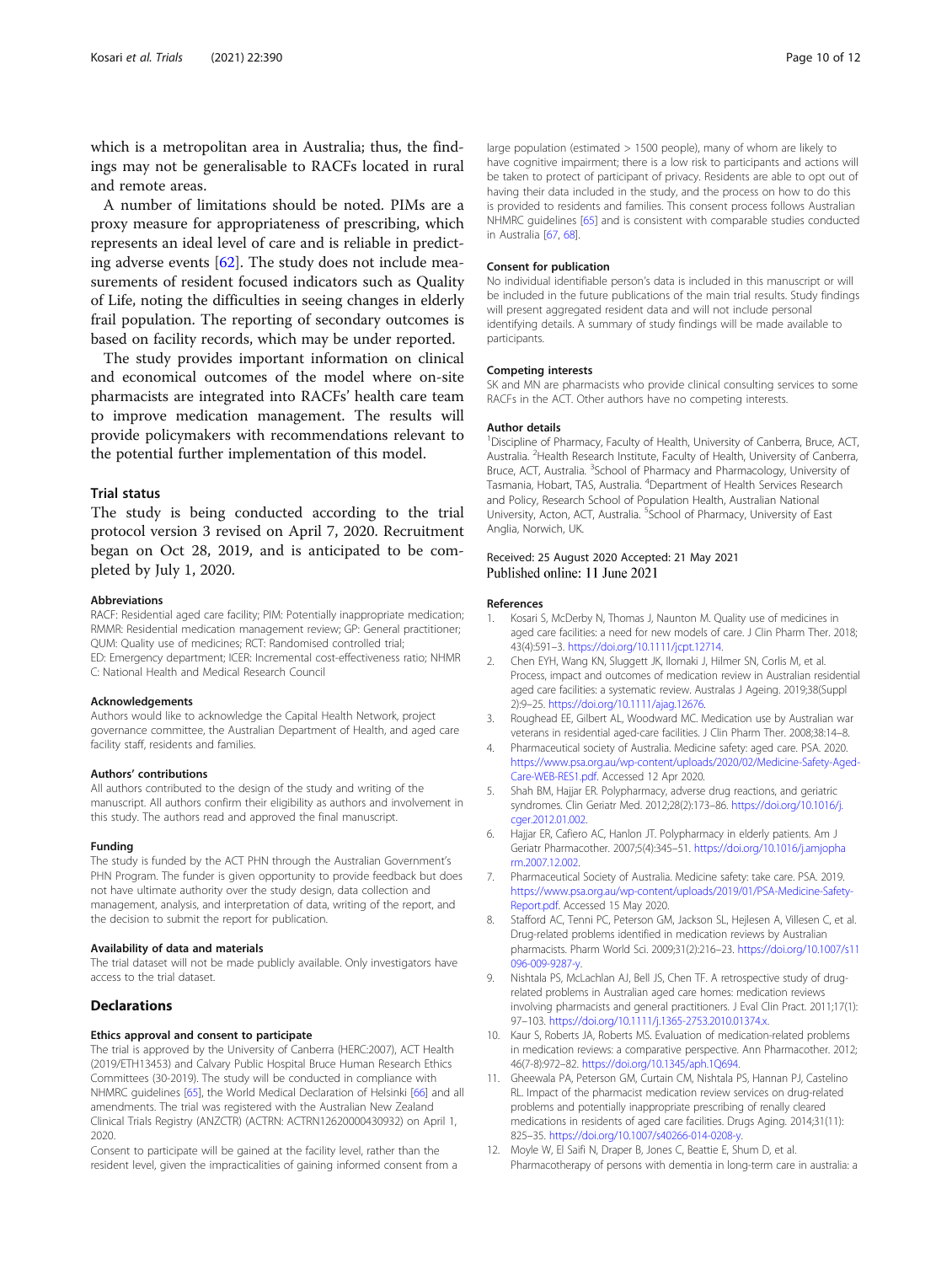<span id="page-10-0"></span>descriptive audit of central nervous system medications. Curr Drug Saf. 2017;12:95–102.

- 13. Price SD, Holman CD, Sanfilippo FM, Emery JD. Are high-care nursing home residents at greater risk of unplanned hospital admission than other elderly patients when exposed to Beers potentially inappropriate medications? Geriatrics Gerontol Int. 2014;14(4):934–41. <https://doi.org/10.1111/ggi.12200>.
- 14. Poudel A, Peel NM, Nissen L, Mitchell C, Gray LC, Hubbard RE. Potentially inappropriate prescribing in older patients discharged from acute care hospitals to residential aged care facilities. Ann Pharmacother. 2014;48(11): 1425–33. [https://doi.org/10.1177/1060028014548568.](https://doi.org/10.1177/1060028014548568)
- 15. Somers M, Rose E, Simmonds D, Whitelaw C, Calver J, Beer C. Quality use of medicines in residential aged care. Aust Fam Physician. 2010;39(6):413–6.
- 16. Harrison SL, Kouladjian O'Donnell L, Bradley CE, Milte R, Dyer SM, Gnanamanickam ES, et al. Associations between the Drug Burden Index, potentially inappropriate medications and quality of life in residential aged care. Drugs Aging. 2018;35(1):83–91. [https://doi.org/10.1007/s40266-017-](https://doi.org/10.1007/s40266-017-0513-3) [0513-3.](https://doi.org/10.1007/s40266-017-0513-3)
- 17. Stafford AC, Alswayan MS, Tenni PC. Inappropriate prescribing in older residents of Australian care homes. J Clin Pharm Ther. 2011;36(1):33–44. <https://doi.org/10.1111/j.1365-2710.2009.01151.x>.
- 18. Disalvo D, Luckett T, Luscombe G, Bennett A, Davidson P, Chenoweth L, et al. Potentially inappropriate prescribing in Australian nursing home residents with advanced dementia: a substudy of the IDEAL study. J Palliat Med. 2018;21(10):1472–9. <https://doi.org/10.1089/jpm.2018.0070>.
- 19. Xing XX, Zhu C, Liang HY, Wang K, Chu YQ, Zhao LB, et al. Associations between potentially inappropriate medications and adverse health outcomes in the elderly: a systematic review and meta-analysis. Ann Pharmacother. 2019;53(10):1005–19. [https://doi.org/10.1177/1060028019853](https://doi.org/10.1177/1060028019853069) [069.](https://doi.org/10.1177/1060028019853069)
- 20. Fick DM, Mion LC, Beers MH, L Waller J. Health outcomes associated with potentially inappropriate medication use in older adults. Res Nurs Health. 2008;31(1):42–51. <https://doi.org/10.1002/nur.20232>.
- 21. Ni Chroinin D, Neto HM, Xiao D, Sandhu A, Brazel C, Farnham N, et al. Potentially inappropriate medications (PIMs) in older hospital in-patients: prevalence, contribution to hospital admission and documentation of rationale for continuation. Australas J Ageing. 2016;35(4):262–5. [https://doi.](https://doi.org/10.1111/ajag.12312) [org/10.1111/ajag.12312.](https://doi.org/10.1111/ajag.12312)
- 22. Westbury J, Gee P, Ling T, Kitsos A, Peterson G. More action needed: psychotropic prescribing in Australian residential aged care. Aust N Z J Psychiatry. 2019;53(2):136–47. [https://doi.org/10.1177/0004867418758919.](https://doi.org/10.1177/0004867418758919)
- 23. Royal Commission into Aged Care Quality and Safety. Interim Report. 2019. [https://agedcare.royalcommission.gov.au/publications/Pages/interim-report.a](https://agedcare.royalcommission.gov.au/publications/Pages/interim-report.aspx) [spx](https://agedcare.royalcommission.gov.au/publications/Pages/interim-report.aspx). Accessed 4 Mar 2020.
- 24. Pont LG, Raban MZ, Jorgensen ML, Georgiou A, Westbrook JI. Leveraging new information technology to monitor medicine use in 71 residential aged care facilities: variation in polypharmacy and antipsychotic use. Int J Qual Health Care. 2018;30(10):810–6. <https://doi.org/10.1093/intqhc/mzy098>.
- 25. Lind KE, Raban MZ, Georgiou A, Westbrook JI. Duration of antipsychotic medication use by aged care facility residents with dementia. Alzheimer Dis Assoc Disord. 2019;33(4):331–8. <https://doi.org/10.1097/WAD.0000000000000336>.
- 26. Shin HY, Gadzhanova S, Roughead EE, Ward MB, Pont LG. The use of antipsychotics among people treated with medications for dementia in residential aged care facilities. Int Psychogeriatr. 2016;28(6):977–82. [https://](https://doi.org/10.1017/S1041610215002434) [doi.org/10.1017/S1041610215002434](https://doi.org/10.1017/S1041610215002434).
- 27. Kalisch Ellett LM, Kassie GM, Pratt NL, Kerr M, Roughead EE. Prevalence and duration of use of medicines recommended for short-term use in aged care facility residents. Pharmacy (Basel). 2019;7:55.
- 28. Pratt N, Roughead EE, Ramsay E, Salter A, Ryan P. Risk of hospitalization for hip fracture and pneumonia associated with antipsychotic prescribing in the elderly: a self-controlled case-series analysis in an Australian health care claims database. Drug saf. 2011;34(7):567–75. [https://doi.org/10.2165/115884](https://doi.org/10.2165/11588470-000000000-00000) [70-000000000-00000](https://doi.org/10.2165/11588470-000000000-00000).
- 29. Pratt N, Roughead EE, Ryan P, Salter A. Antipsychotics and the risk of death in the elderly: an instrumental variable analysis using two preference based instruments. Pharmacoepidemiol Drug Saf. 2010;19(7):699–707. [https://doi.](https://doi.org/10.1002/pds.1942) [org/10.1002/pds.1942](https://doi.org/10.1002/pds.1942).
- 30. Hillen JB, Vitry A, Caughey GE. Medication-related quality of care in residential aged care: an Australian experience. Int J Qual Health Care. 2019; 31(4):298–306. [https://doi.org/10.1093/intqhc/mzy164.](https://doi.org/10.1093/intqhc/mzy164)
- 31. Ali S, Peterson GM, Bereznicki LR, Salahudeen MS. Association between anticholinergic drug burden and mortality in older people: a systematic

review. Eur J Clin Pharmacol. 2020;76(3):319–35. [https://doi.org/10.1007/](https://doi.org/10.1007/s00228-019-02795-x) [s00228-019-02795-x.](https://doi.org/10.1007/s00228-019-02795-x)

- 32. Australian Commission on Safety and Quality in Health Care. Aged Care National Antimicrobial Prescribing Survey Report. 2019. [https://www.safetya](https://www.safetyandquality.gov.au/sites/default/files/2019-10/2018_ac_naps_report.pdf) [ndquality.gov.au/sites/default/files/2019-10/2018\\_ac\\_naps\\_report.pdf](https://www.safetyandquality.gov.au/sites/default/files/2019-10/2018_ac_naps_report.pdf). Accessed 25 Apr 2020.
- 33. Christensen L, Turner JR, Peterson GM, Naunton M, Thomas J, Yee KC, et al. Identification of risk of QT prolongation by pharmacists when conducting medication reviews in residential aged care settings: a missed opportunity? J Clin Med. 2019;8(11):1866. [https://doi.org/10.3390/jcm8111866.](https://doi.org/10.3390/jcm8111866)
- 34. Alldred DP, Kennedy MC, Hughes C, Chen TF, Miller P. Interventions to optimise prescribing for older people in care homes. Cochrane Database Syst Rev. 2016. <https://doi.org/10.1002/14651858.CD009095>.
- 35. Al-Jumaili AA, Doucette WR. Comprehensive literature review of factors influencing medication safety in nursing homes: using a systems model. J Am Med Dir Assoc. 2017;18(6):470–88. [https://doi.org/10.1016/j.jamda.201](https://doi.org/10.1016/j.jamda.2016.12.069) [6.12.069.](https://doi.org/10.1016/j.jamda.2016.12.069)
- 36. Australian Medical Association. Aged Care Survey Report. 2017. [https://ama.](https://ama.com.au/system/tdf/documents/2017%20AMA%20Aged%20Care%20Survey%20Report.pdf?file=1&type=node&id=48948) [com.au/system/tdf/documents/2017%20AMA%20Aged%20Care%2](https://ama.com.au/system/tdf/documents/2017%20AMA%20Aged%20Care%20Survey%20Report.pdf?file=1&type=node&id=48948) [0Survey%20Report.pdf?file=1&type=node&id=48948](https://ama.com.au/system/tdf/documents/2017%20AMA%20Aged%20Care%20Survey%20Report.pdf?file=1&type=node&id=48948). Accessed 22 Mar 2020
- 37. Sluggett JK, Ilomaki J, Seaman KL, Corlis M, Bell JS. Medication management policy, practice and research in Australian residential aged care: current and future directions. Pharmacol Res. 2017;116:20–8. [https://doi.org/10.1016/j.](https://doi.org/10.1016/j.phrs.2016.12.011) [phrs.2016.12.011](https://doi.org/10.1016/j.phrs.2016.12.011).
- 38. Gilbert AL, Roughead EE, Beilby J, Mott K, Barratt JD. Collaborative medication management services: improving patient care. Med J Aust. 2002;177(4):189–92. [https://doi.org/10.5694/j.1326-5377.2002.tb04730.x.](https://doi.org/10.5694/j.1326-5377.2002.tb04730.x)
- 39. Pharmaceutical Society of Australia. Guidelines for pharmacists providing Residential Medication Management Review (RMMR) and Quality Use of Medicines (QUM) services. 2017. [https://www.ppaonline.com.au/wp](https://www.ppaonline.com.au/wp-content/uploads/2019/01/PSA-RMMR-and-QUM-Guidelines.pdf)[content/uploads/2019/01/PSA-RMMR-and-QUM-Guidelines.pdf.](https://www.ppaonline.com.au/wp-content/uploads/2019/01/PSA-RMMR-and-QUM-Guidelines.pdf) Accessed 01 Jan 2020
- 40. Pellegrino AN, Martin MT, Tilton JJ, Touchette DR. Medication therapy management services: definitions and outcomes. Drugs. 2009;69(4):393–406. <https://doi.org/10.2165/00003495-200969040-00001>.
- 41. Houle SK, Grindrod KA, Chatterley T, Tsuyuki RT. Paying pharmacists for patient care: a systematic review of remunerated pharmacy clinical care services. Can Pharm J (Ott). 2014;147:209–32.
- 42. Blenkinsopp A, Bond C, Raynor DK. Medication reviews. Br J Clin Pharmacol. 2012;74(4):573–80. <https://doi.org/10.1111/j.1365-2125.2012.04331.x>.
- 43. Chen TF. Pharmacist-led home medicines review and residential medication management review: the Australian model. Drugs Aging. 2016;33(3):199– 204. [https://doi.org/10.1007/s40266-016-0357-2.](https://doi.org/10.1007/s40266-016-0357-2)
- 44. McDerby N, Naunton M, Shield A, Bail K, Kosari S. Feasibility of integrating residential care pharmacists into aged care homes to improve quality use of medicines: study protocol for a non-randomised controlled pilot trial. Int J Environ Res Public Health. 2018;15(3):499. [https://doi.org/10.3390/ijerph1503](https://doi.org/10.3390/ijerph15030499) [0499](https://doi.org/10.3390/ijerph15030499).
- 45. McDerby N, Bail K, Kosari S, Shield A, Peterson G, Dawda P, et al. Canaries in the coalmine: stakeholder perspectives of medication management reviews for residents with dementia. Res Social Adm Pharm. 2020;16(9):1220–7. <https://doi.org/10.1016/j.sapharm.2019.12.002>.
- 46. Department of Health and Ageing: Australian Government. Guiding principles for medication management in residential aged care facilities. 2012. [https://www.health.gov.au/sites/default/files/documents/2020/02/](https://www.health.gov.au/sites/default/files/documents/2020/02/guiding-principles-for-medication-management-in-residential-aged-care-facilities.pdf) [guiding-principles-for-medication-management-in-residential-aged-care-fa](https://www.health.gov.au/sites/default/files/documents/2020/02/guiding-principles-for-medication-management-in-residential-aged-care-facilities.pdf) [cilities.pdf.](https://www.health.gov.au/sites/default/files/documents/2020/02/guiding-principles-for-medication-management-in-residential-aged-care-facilities.pdf) Accessed 06 Feb 2020.
- 47. McDerby N, Kosari S, Bail K, Shield A, Peterson G, Naunton M. The effect of a residential care pharmacist on medication administration practices in aged care: a controlled trial. J Clin Pharm Ther. 2019;44(4):595–602. [https://doi.](https://doi.org/10.1111/jcpt.12822) [org/10.1111/jcpt.12822.](https://doi.org/10.1111/jcpt.12822)
- 48. McDerby N, Kosari S, Bail KS, Shield AJ, Thorpe R, Naunton M. Residential care pharmacists: another hole plugged in the Swiss cheese. J Pharm Pract. 2019;49(1):84–9. <https://doi.org/10.1002/jppr.1513>.
- 49. McDerby NC, Kosari S, Bail KS, Shield AJ, MacLeod T, Peterson GM, et al. Pharmacist-led influenza vaccination services in residential aged care homes: a pilot study. Australas J Ageing. 2019;38(2):132–5. [https://doi.org/1](https://doi.org/10.1111/ajag.12611) [0.1111/ajag.12611](https://doi.org/10.1111/ajag.12611).
- 50. McDerby N, Kosari S, Bail K, Shield A, Peterson G, Naunton M. Residential aged care pharmacist: an Australian pilot trial exploring the impact on quality use of medicines indicators. Medicines (Basel). 2020;7:20.